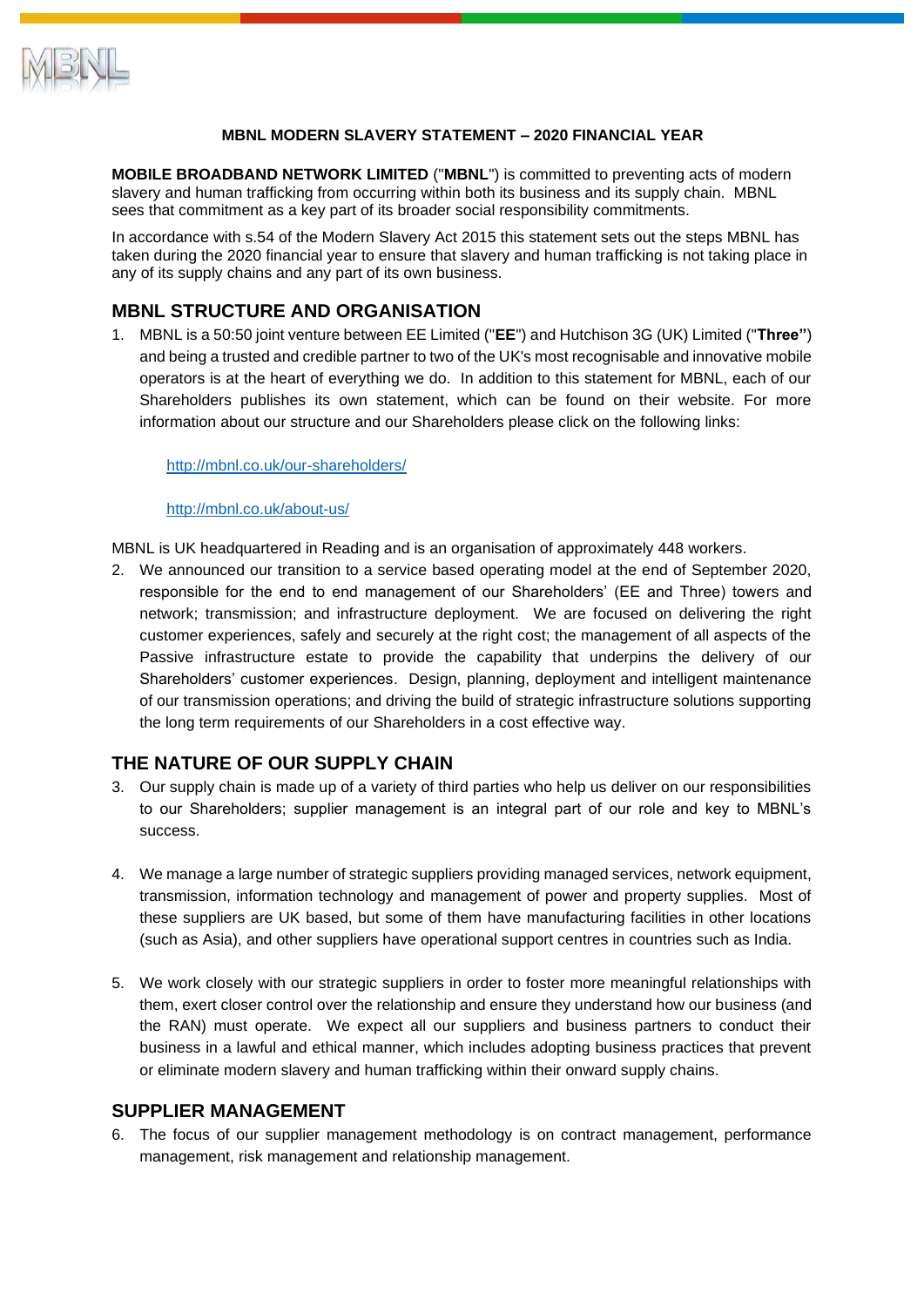

7. Whilst much of the focus of this methodology is in relation to ongoing contract management in order to drive better performance from our suppliers, this also enables us to be more in tune with our suppliers, and therefore more alive to any potential risk of modern slavery occurring within our supply chain. There is also a significant element of the supplier management methodology which relates to the identification of compliance risk (including in relation to modern slavery and human trafficking). Prior to a supplier being awarded a contract they will undergo a risk assessment, and whilst all our suppliers are expected to comply with all local and national laws and regulations, as part of this risk assessment we will also ask for (and review):

information about the supplier's approach to corporate social responsibility;

copies of their modern slavery transparency statements (where applicable); and

details of policies on fair sourcing of goods and services.

- 8. We score suppliers based on their approach and commitment to eradicating modern slavery and this is based upon a review of their modern slavery transparency statement (where applicable). Where we determine that a supplier does not meet our high standards in relation to ethics we will:
	- ensure individual legal review of the information received from the suppliers; and
	- if we were to find evidence that one of our suppliers has failed to comply with the Modern Slavery Act 2015 we would require the supplier to provide a remediation plan and we would consider the future of our relationship.

#### **Application of Supplier Management**

9. We successfully rolled out supplier management to our top three suppliers by spend in 2018 (which together equates to approximately 75% of our annual spend); we have focused on the next tier of suppliers which is our principal contractors in the acquisition, design and construction area.

#### **Vendor Assessment (Tools & Service)**

- 10. In October 2018, we successfully sourced a third-party supply chain/vendor assessment tool and service (Market Dojo) which enables us to carry out screening of our suppliers both pre- and postcontract award (thereby enabling us to audit each supplier during the term of their contract with us with a view to ensuring continuous compliance). This tool and service focuses on several financial metrics and flags whether a supplier is "high risk" from a compliance perspective, including in relation to modern slavery and human trafficking offences.
- 11. The Market Dojo tool provides reports to review our supplier base. The key benefits to this tool are fourfold:
	- 1. Ability to assess and monitor MBNL's supplier base;
	- 2. Planned periodic checks to review supplier insurance policies, security accreditation and compliance with UK legislation, such as the Modern Slavery Act 2015 and the Bribery Act 2010 and ensure that suppliers adhere to contractual requirements (such as H&S, QA, GDPR);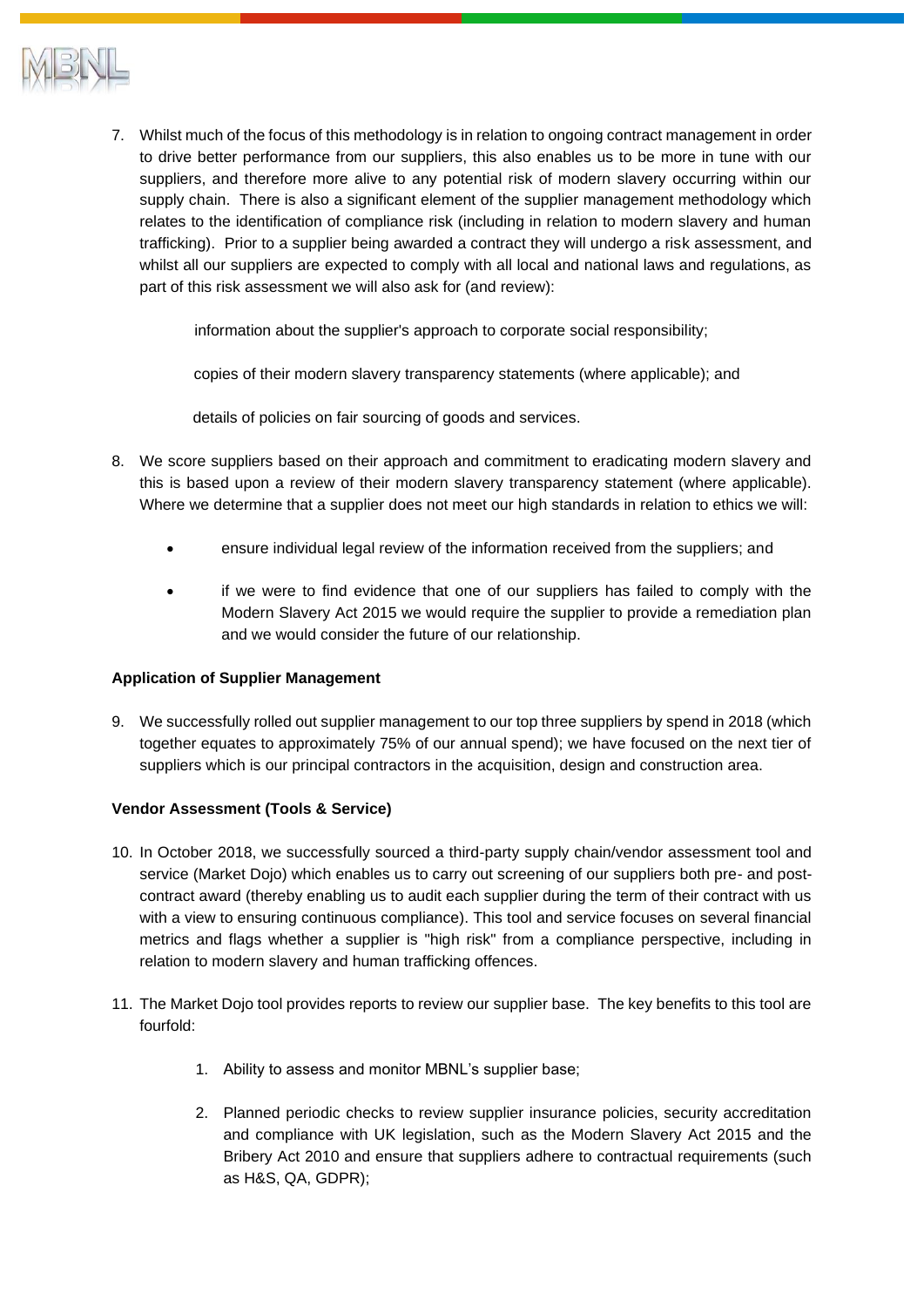

- 3. Provide a tool to measure financial risk; and
- 4. Monitor suppliers' approach to Corporate Social Responsibility
- 12. In 2019 we collated the data generated through Market Dojo to enable us to understand the extent to which our suppliers are compliant with the Act and to determine what, if any, action we wish to take.
- 13. We will continue to develop a dashboard for each of our suppliers which will contain a flag on modern slavery and human trafficking compliance. The tool or service will then give us a clearer indication of suppliers with whom we do not want to do business with.

## **CONTRACTING**

- 14. Since 2018 all our standard contracts and all new suppliers are required to provide contractual assurances that they:
	- will comply with the Modern Slavery Act 2015; and
	- have not committed, nor are they under investigation or prosecution in relation to any modern slavery or human trafficking offences.

We also include our standard modern slavery compliance clauses in all contract extensions / renewals.

- 15. We enforce a strict code of compliance and do not tolerate slavery and human trafficking within our supply chains, and if we were to find evidence that one of our suppliers has failed to comply with the Modern Slavery Act 2015 we would require the relevant supplier to provide a remediation plan and we would consider terminating our relationship should we see no substantial improvement in this area.
- 16. All our existing suppliers have been informed in writing of our expectation that they will adhere to these same standards in relation to modern slavery and human trafficking. We received no objections from those suppliers.

## **TRAINING**

- 17. All new and existing members of staff are required to complete mandatory online compliance training. This training includes a module and updates our staff on modern slavery legislation and its requirements. We aim to update this training annually and all members of staff will be expected to complete it each year. The MBNL Academy app was launched in early 2019 and contains several useful items for our staff, amongst which is the online compliance module, which has recently been updated. As of 2020, all staff, both new and existing are required to log in and complete this compliance assessment annually, we review who has completed and passed the assessment through MBNL's Training Academy app.
- 18. Members of the procurement team who are Chartered Institute of Procurement and Supply (CIPS) accredited are encouraged to take the Ethical Procurement and Supply e-learning and online test offered by CIPS. This course is designed to help procurement and supply chain professionals to demonstrate their commitment to, and understanding of, acting ethically on behalf of their organisations.